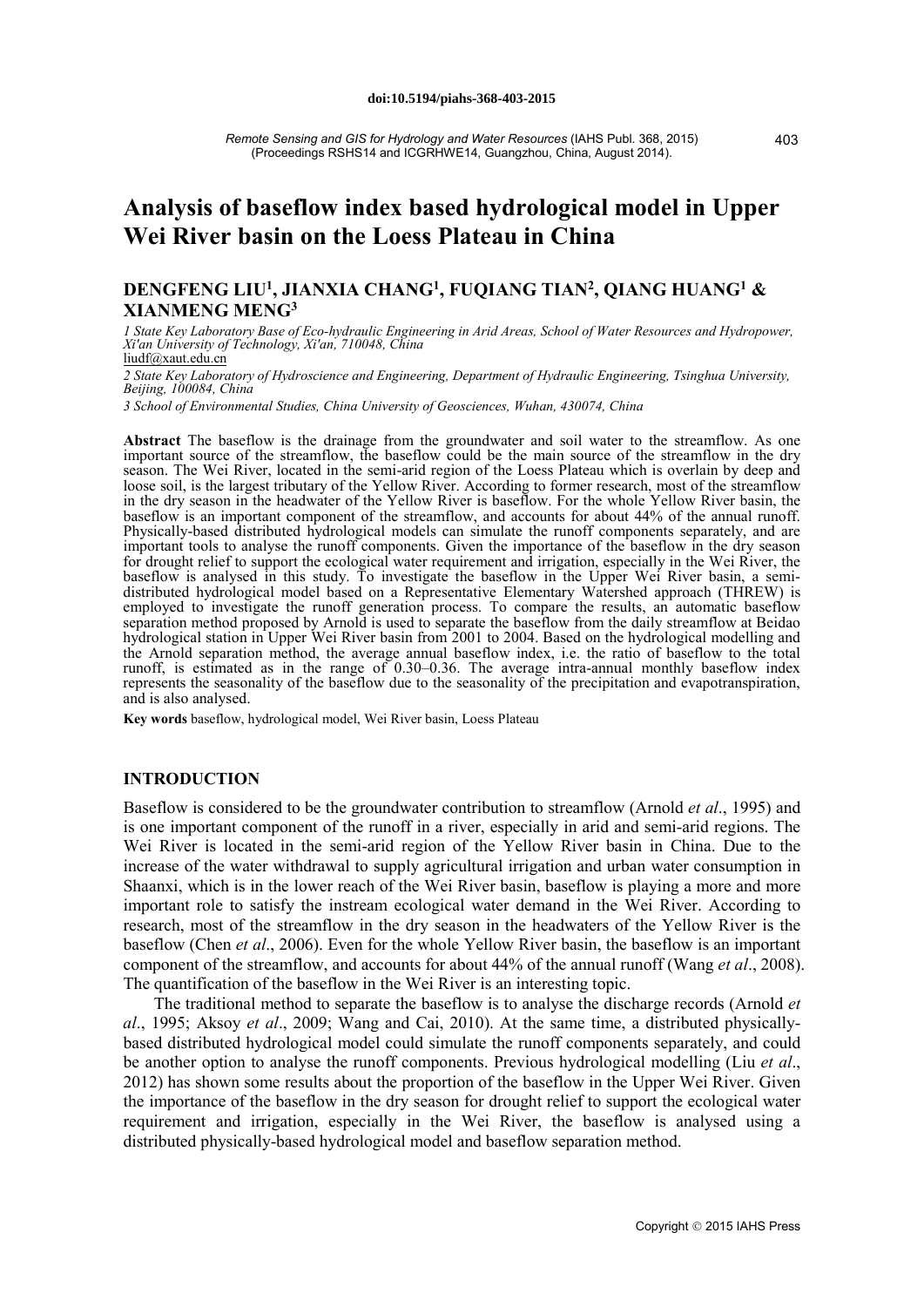#### **STUDY AREA AND DATA**

The Wei River, located in the semi-arid region of Loess Plateau which is overlain by deep and loose soil, is the largest tributary of the Yellow River. The study area is the upstream of Beidao hydrological station (105.905°E, 34.569°N) in the Wei River basin and it is hereafter denoted as Upper Wei River basin (UWRB). The drainage area of UWRB is about 24 800 km<sup>2</sup>. The mean annual precipitation is 512 mm and the mean annual potential evaporation is 893 mm.

The data used in the study include DEM, soil data, leaf area index (LAI), fraction of vegetation cover, meteorological data and discharge data. The spatial resolution of the DEM is 84 m  $\times$  84 m and the elevation of the UWRB is shown in Fig. 1. The soil data were obtained from the 1:1 000 000 China Soil Database (from Institute of Soil Science, Chinese Academy of Sciences). LAI is extracted from MODIS/Terra Leaf Area Index/FPAR 8-Day L4 Global 1km SIN Grid V005 (MOD15A25), and the fraction of vegetation cover comes from MODIS/Terra Vegetation Indices Monthly L3 Global 1km SIN Grid V005 (MOD13A3). The meteorological data of 18 weather stations were obtained from the meteorological agency and the location of the rainfall stations are shown in Fig. 2. Daily discharge data at Beidao hydrological station from 2001 to 2004 were collected from the hydrological agency.



**Fig. 1** The DEM of the Wei River Basin in China.



**Fig. 2** Location of the rainfall stations and hydrological stations in the Wei River basin.

## **HYDROLOGICAL MODEL**

The Tsinghua Hydrological Model based on REW (THREW model) is a semi-distributed physically-based hydrological model which uses Representative Elementary Watersheds (REWs)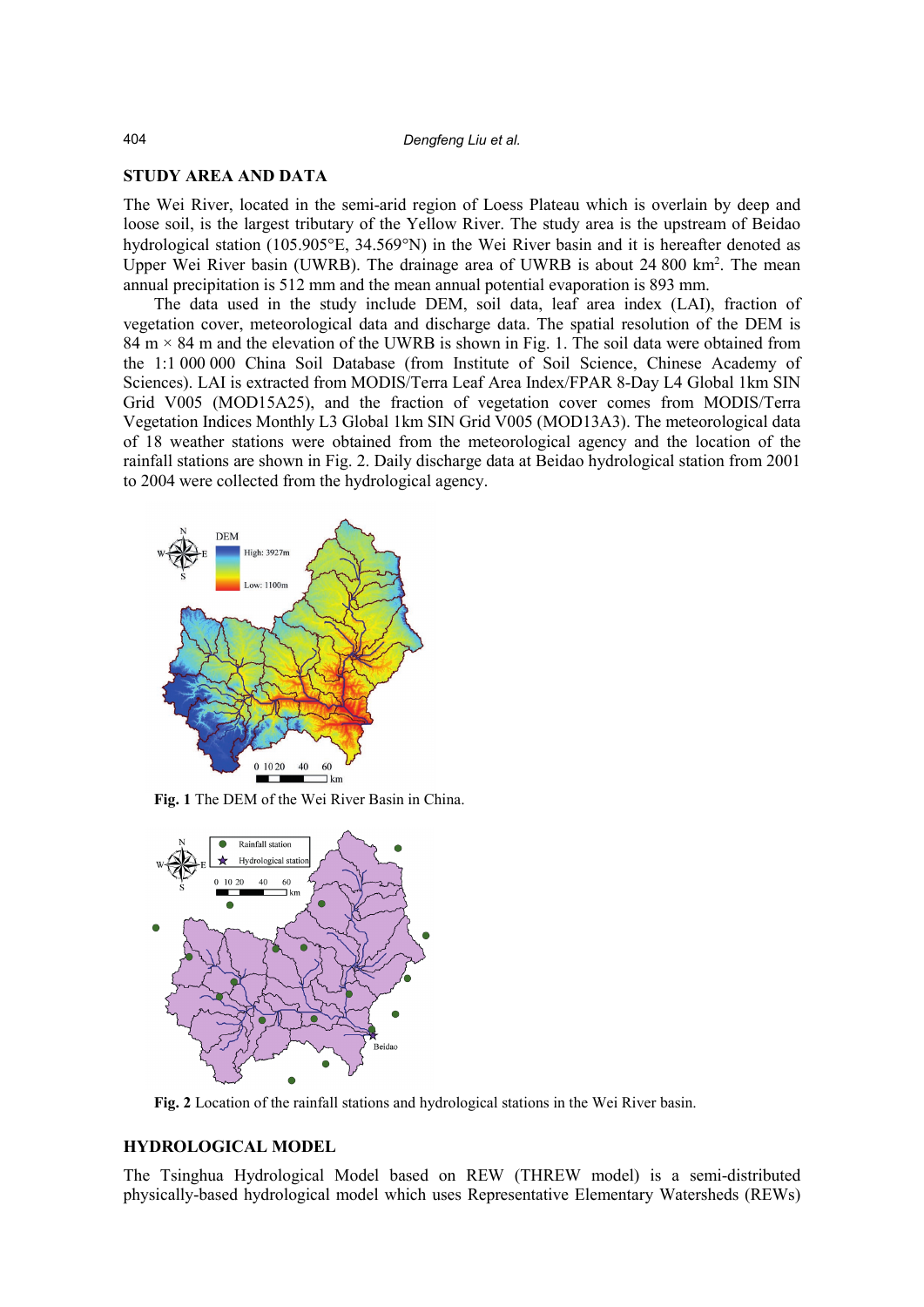as the hydrological response unit. In THREW, each REW is subdivided into several sub-zones (Tian *et al*., 2006). There are the vegetated zone, bare soil zone, and main channel zone above the land surface, and the saturated zone and unsaturated zone under the land surface. For more details about THREW model, please refer to Tian *et al*. (2006).

After the development of THREW in 2006, it was successfully applied in many river basins, such as the Chabagou River basin of China (Tian, 2006), the headwaters of the Urumqi River, China (Mou *et al.*, 2008), the Upper Sangamon River basin in Illinois State of USA (Liu *et al*., 2009; Li *et al*., 2010), the test watersheds in the Distributed Hydrologic Model Intercomparison Project – Phase 2 (DMIP2) (Li *et al*., 2012; Tian *et al*., 2012) and the Wei River Basin in China (Liu *et al*., 2012). The performance of THREW proved its ability to simulate the runoff component in the runoff generation process. In the model, four runoff components are simulated in the runoff generation processes: Hortonian runoff, Dunne runoff, quick subsurface flow, and slow subsurface flow. Hortonian runoff and Dunne runoff are surface runoff generated on the land surface during the rainfall. Quick subsurface flow and slow subsurface flow are the subsurface flow from the shallow soil layer and deep soil layer, respectively.

In the study, the Tsinghua Hydrological Model based on REW (THREW) is used to simulate the baseflow in the Upper Wei River basin. Based on the DEM of the Upper Wei River basin, the study area was divided into 35 sub-watersheds, i.e. Representative Elementary Watersheds (REWs) as shown in Fig. 1. The average area of the REWs is 708 km<sup>2</sup>. The daily meteorological data (precipitation and potential evaporation) of 18 weather stations within or adjacent to UWRB (Fig. 2) from 2001 to 2004 were interpolated using Tessellation Polygons. The THREW model was run at daily temporal resolution for the period from 2001 to 2004.

### **BASEFLOW SEPARATION METHOD**

The methods to separate baseflow from the flow have been investigated by many researchers, such as Arnold *et al*. (1995), Aksoy *et al.* (2009), Wang and Cai (2010), and others. Arnold *et al.* (1995) developed an automated baseflow separation method using a digital filter and tested it against three other automated techniques and manual separation methods. Since then the automated baseflow separation method has been widely used to separate baseflow from the streamflow. Aksoy *et al*. (2009) coupled the smoothed minima baseflow separation method of the United Kingdom Institute of Hydrology (UKIH) with the recursive digital filter (RDF) to develop the filtered smoothed minima baseflow separation (FUKIH) method, in which a smooth hydrograph representing the baseflow generating mechanisms is obtained. Wang and Cai (2010) provided an analytical baseflow recession equation to discuss the impact of human interferences, which include groundwater pumping, water diversion and return flow, on the determination of the recession slope curve. In the study, the automatic baseflow separation method proposed by Arnold *et al.* (1995) (hereafter noted as Arnold separation method) is used to separate the baseflow of the daily streamflow at Beidao hydrological station in Upper Wei River basin from 2001 to 2004. The baseflow index is defined as the ratio of the baseflow to the total runoff. With the daily baseflow from the Arnold separation method, the average intra-annual monthly baseflow index and annual baseflow index are calculated.

### **RESULTS**

The THREW model for the Upper Wei River basin in China was calibrated and evaluated by Liu et al. (2012). The Nash-Sutcliffe efficiency coefficient (*NSEC*) and the coefficient of determination  $(R^2)$  were applied to evaluate the performance of the model quantitatively. In the simulation period of 2001−2004, *NSEC* reached 0.63 and *R*<sup>2</sup> reached 0.65 for the total period of 2001−2004. The hydrograph of the simulation period in the Upper Wei River basin was shown in Liu *et al.* (2012). As the continuous hydrological model for the semi-arid region, THREW has a reasonable performance in modelling the rainfall−runoff process in the Upper Wei River basin.

In the THREW model, fast subsurface flow can quickly respond to the change of the water storage in the upper soil layer due to rainfall infiltration, and more or less represents the interflow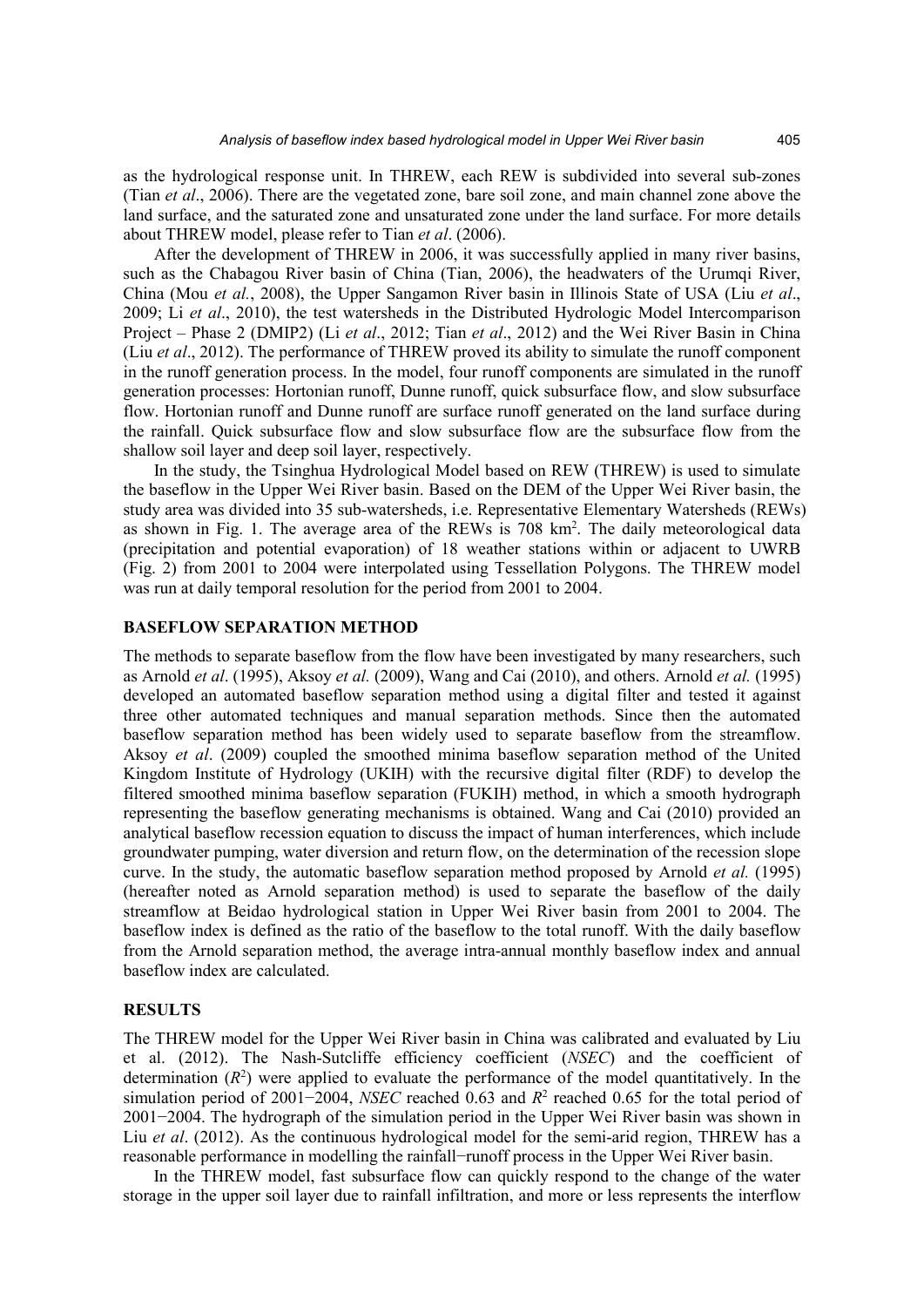in the upper layer soil near the river channel (Liu *et al.*, 2012). The slow subsurface flow is the outflow of the groundwater. The baseflow consists of the fast subsurface flow and slow subsurface flow in the modelling.

#### **Annual baseflow index**

The result of the modelling shows that the max annual baseflow index is 0.460 in 2003 and the min annual baseflow index is 0.184 in 2002. The average annual baseflow index from the THREW model is 0.303, as shown in Table 1.

The baseflow at the Beidao Station from Arnold separation method is shown in Fig. 3, and annual baseflow index from the Arnold separation method is shown in Table 1. The average annual baseflow index is 0.360. The baseflow index from THREW is close to that from the Arnold separation method. The baseflow separation from the hydrological model is based on the runoff generation processes and the baseflow separation from the traditional baseflow separation method is based on the hydrograph at the outlet of the watershed with some assumptions. So the baseflow index from the hydrological model and traditional baseflow separation method may be a bit different. Based on the baseflow index from THREW and the Arnold separation method, the average annual baseflow index in Upper Wei River basin is in the range of 0.30−0.36.

| Period  | THREW model | Arnold separation method |  |
|---------|-------------|--------------------------|--|
| 2001    | 0.248       | 0.347                    |  |
| 2002    | 0.184       | 0.271                    |  |
| 2003    | 0.460       | 0.367                    |  |
| 2004    | 0.322       | 0.457                    |  |
| Average | 0.303       | 0.360                    |  |

**Table 1** The comparison of annual baseflow index.



**Fig. 3** The hydrograph of the streamflow and the baseflow from the Arnold separation method.

In the upstream of Tangnaihai station in Yellow River, Chen *et al*. (2006) found that the average annual baseflow index is 0.652 based on the streamflow data from 1956 to 2000. Compared with the upstream of Tangnaihai station in the Yellow River, the baseflow index in the Upper Wei River is smaller and the drainage to the streamflow is less. Qian *et al.* (2004) analysed the baseflow index of seven rivers in the middle reach of Yellow River, all of which are on the Loess Plateau, and found that the average baseflow index of the seven rivers, i.e. Huangfu, Gushan, Qingjian, Kuye, Jialu, Wuding and Tuwei, was 0.11, 0.18, 0.29, 0.33, 0.40, 0.55 and 0.68, respectively. It suggests that the annual baseflow indices of the rivers on the Loess Plateau are quite different because of the underlying conditions. The baseflow index of Upper Wei River basin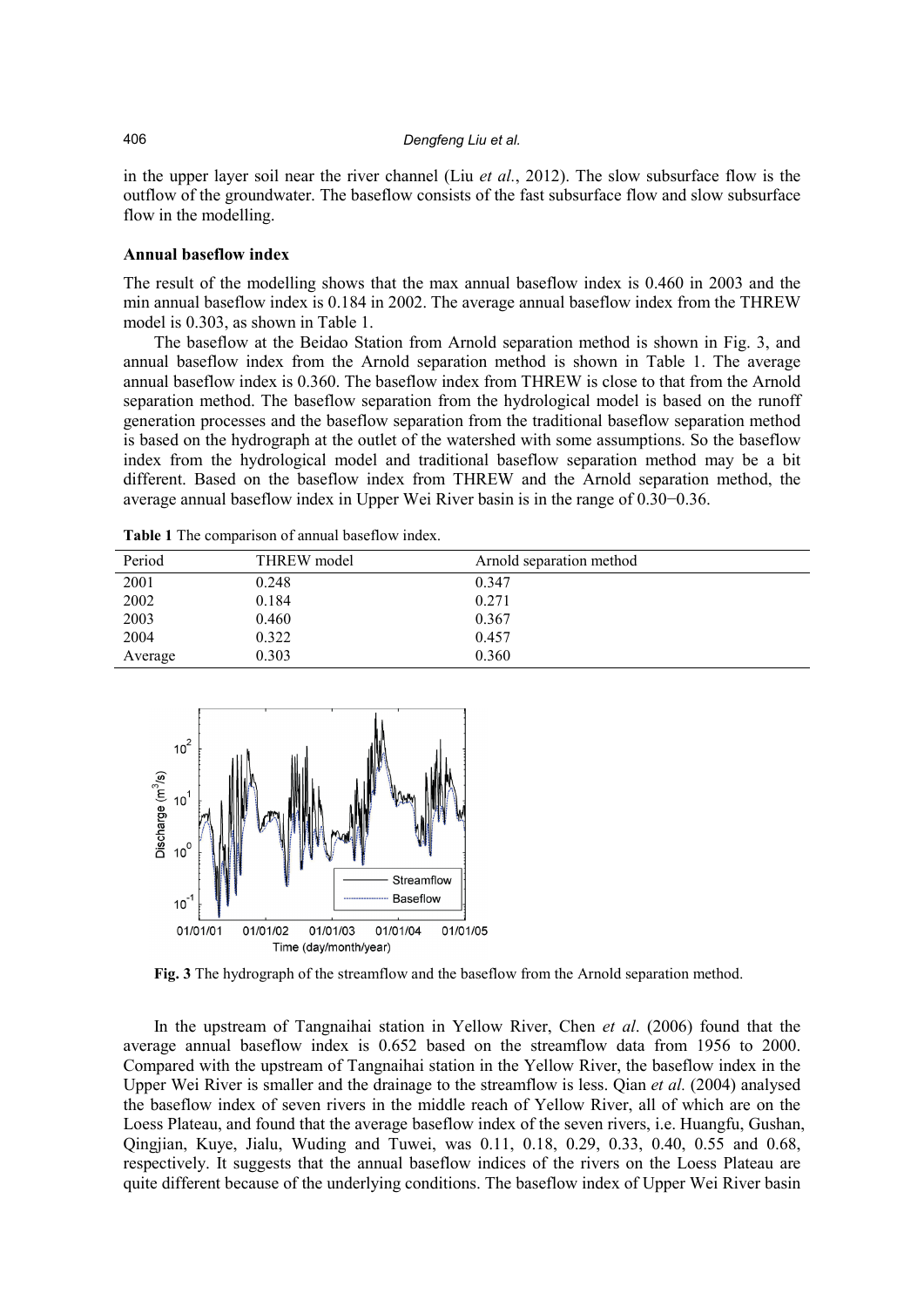is within the range of the baseflow index of the seven rivers and should be reasonable. In the future, the baseflow index will be investigated based on long-term discharge data.

#### **Monthly baseflow index**

The average intra-annual monthly baseflow index represents the seasonality of the baseflow due to the seasonality of precipitation and evapotranspiration. The monthly baseflow index from the hydrological modeling is shown in Fig. 4. The monthly baseflow index from April to September is in the range 0.065−0.276, and that is in the range 0.527−0.893 from October to March of the next year, when the main source of the streamflow is the baseflow. The maximum is 0.893 in December and the minimum is 0.065 in July. From October to March, the subsurface flow, i.e. the sum of the fast subsurface flow and the slow subsurface flow, dominates the runoff with a proportion of more than 53%, and more than 69% from November to February, especially. Dunnian runoff still dominates the runoff from April to September with the proportion of more than 72%.



**Fig. 4** The monthly ratio of the subsurface flow to the streamflow from THREW model.



**Fig. 5** The monthly ratio of the subsurface flow to the streamflow from Arnold separation method.

The monthly baseflow index calculated by the Arnold separation method is shown in Fig. 5. The monthly baseflow index from October to March is in the range of 0.451−0.782. From April to September, the baseflow index is 0.155−0.439, larger values than that from hydrological modeling. The maximum is 0.782 in February and the minimum is 0.155 in July.

The baseflow index from Arnold separation method has a similar pattern to the baseflow index from THREW model, as shown in Figs 4 and 5. The minimum monthly baseflow index is in July. The index from May to August is markedly smaller than that of other months, in the range 0.065−0.140 from hydrological modeling and 0.155−0.186 from the Arnold separation method. The result of the two methods shows that, the main source of the streamflow is the baseflow from October to March. The monthly baseflow index for November to March is in the range 0.527−0.893 and 0.625−0.782 from hydrological modeling and the Arnold separation method, respectively. The results suggest that the dominant runoff generation mechanism is different in different months and the subsurface flow dominates the runoff generation processes from November to March.